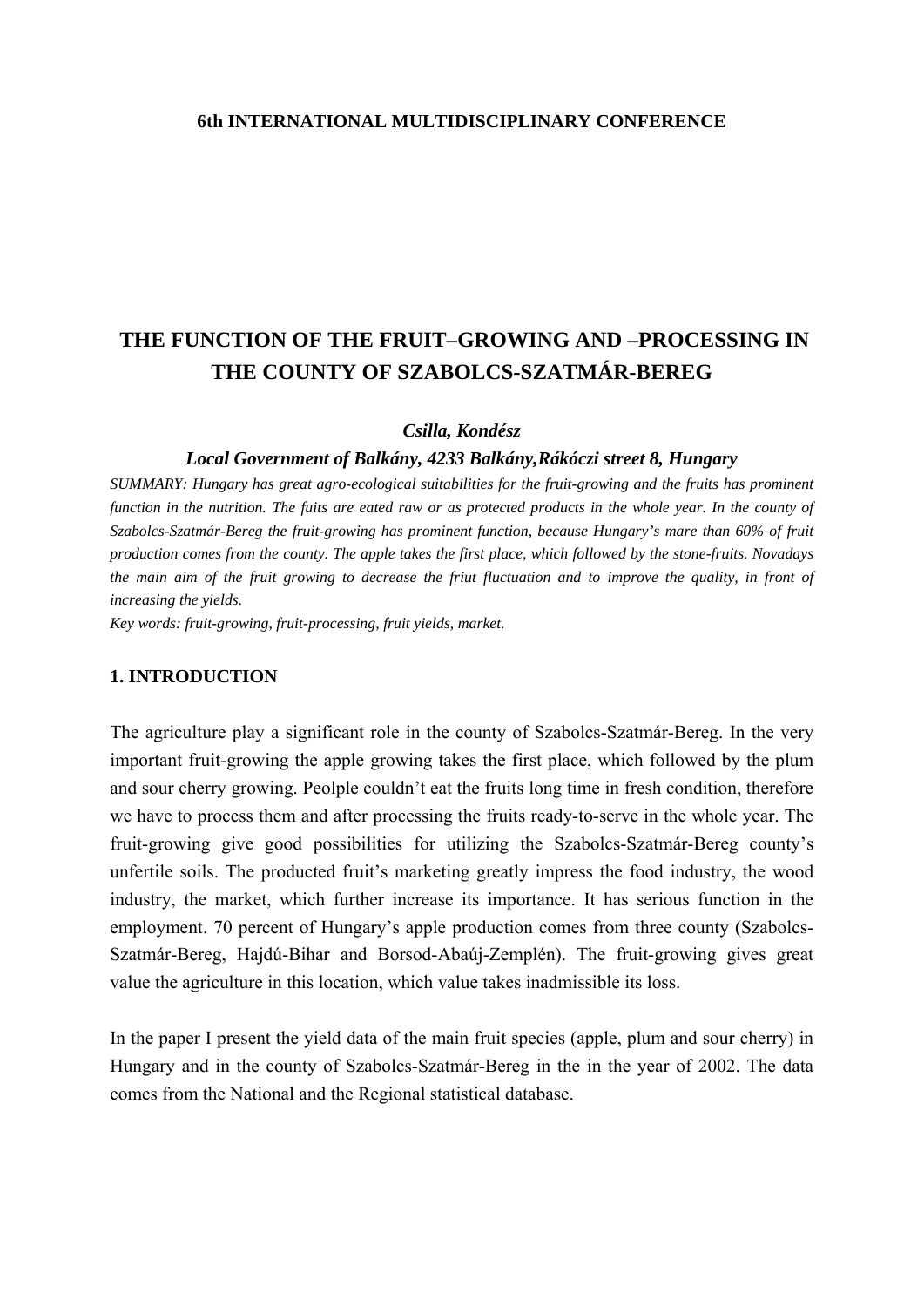## **2. LITERARY SURVEY**

According to Papp J. (2003) Hungary has good agro-ecological conditions, which based under the Kárpát-basin's protection. Under these conditions farmers could product valuable and juicy fruits. The fruit-growing takes stressed pace with increasing the employment in the disadvantageous rural areas.

According to Gyúró F. (1990) opinion, in the healthy nutrition 100-130 g/day/person the minimal fruit mass. This minimal fruit consumption takes 50 kilogramms per inhabitant in one year. From the chemical composition of the fruits the acid, protein, carbonhydrate, fibre, pectin, vitamins, minerals, the macro- and micro-elements are prominent.

As Soltész M. (1997) wrote, in Hungary the apple is the most important fruit. In Hungary the apple almost grow everywhere, because of its great ecological flexibility. The more intensive plantations cause the decreasing of the profitable soils. It is necessary to mark the most favourable micro-areas also in the traditional fruit-growing regions.

According to Soltész M. (1997) the sour-cherry belongs to our most important fruits from the begining. Hungary's habitat conditions place the sour-cherry the profitable produced fruits, because it's an adaptable, drought resistant plant.

The fruit-growing has great great expectation for workforce and tools (Hajós L.; 1993). The fruit plantation, as an investment about 10-30 years, which imply the plantation. Also imply the supplementary investmnet (building, storehouse, loft, machine stock) and it suppose as a background, the disposable infrastructure. The fruit setting expected between the 3rd to 6th years, the refounding begins after that. Most of the fruit species are productable anywhere in Hungary as hobby or self-sufficiency. Farmers have to select the field cautiously if they want to product for market.

## **2.1. Processing**

According to Cselőtei L. (1993) important development followed in the fruit-growing paralell to the fruit processing. Beside the consumer's claim to the quality the distribution of the yield needed the processing of the product. During this process always have to take care for the best quality of the row materials for the processing.

About 30-50% of the fruit yield come to industrial processing, 10-15% of it comes to export and the rest comes to fresh consumption (Papp J.; 2003).

According to the wiew of Hajdu I.-né-Lakner Z. (1999) great part of the agricultural products inceasingly comes to the consumer's table as processed product.

In Hungary the apple is the largest quantity row material for the food-industry from the fruits. In the food-industry the most important is the apple juice production, after it comes the concentrate production (Szabó Z.; 1996).

In small amounts from the apple comes to mash, wine, juice row material. Great part of the apple comes to export as concentrate.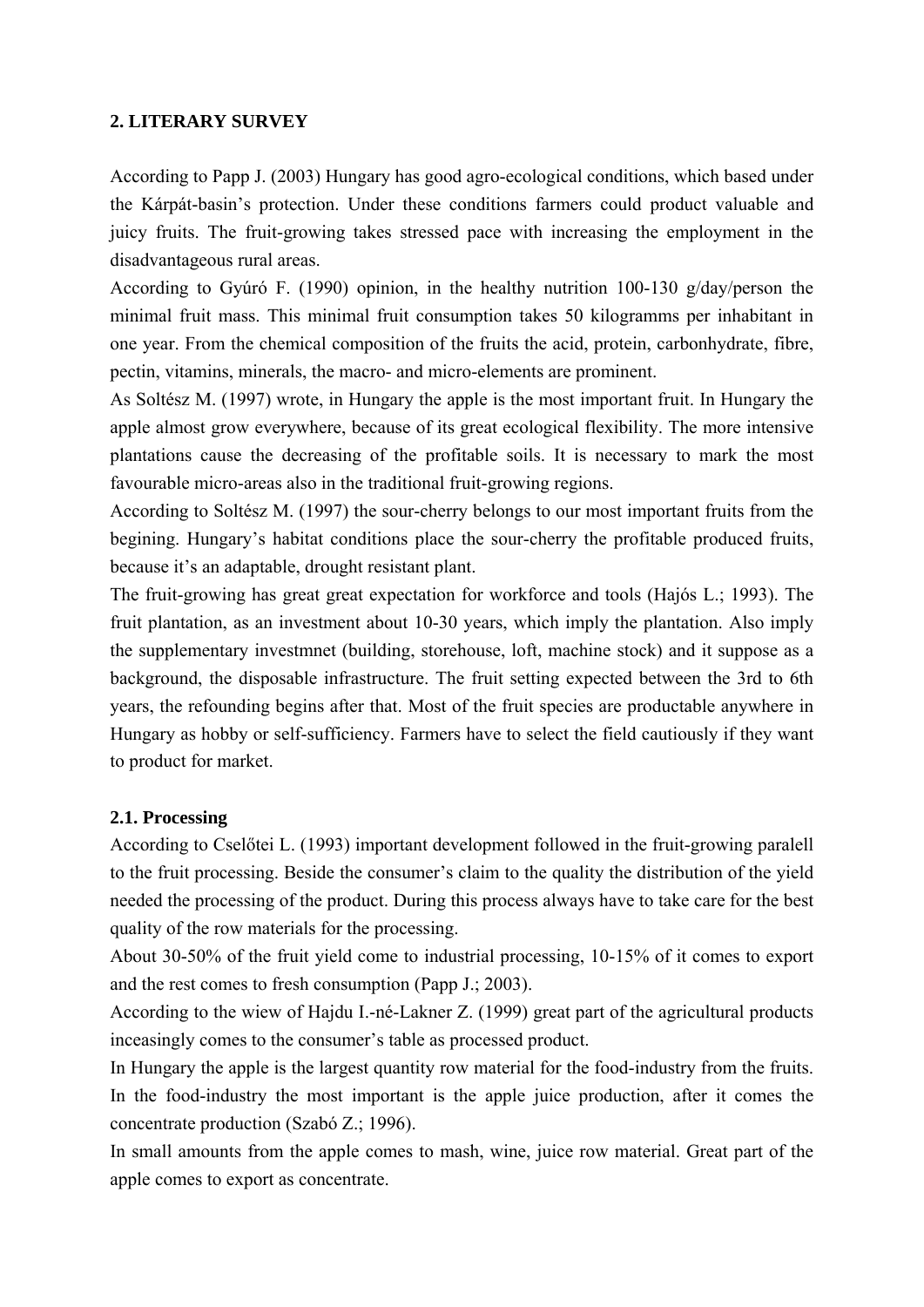In the future in Hungary the concentrate producers could process about 500000 tonns of apple (Internet 1, 2003).

According to Herpay B. (1988) the kernel fruits important row materials of the food processing industry.

The sour-cherry serious and popular fruit, because it is many-sid processed and well exported in most of the years. Its large-scale planting started after the using of the vibrational harvesters in the 1970's. In this manner the sour-cherry takes the third place in the hungarian fruit-production.

Food processing of the plum comes from the long past. In harmony with the expectations first of all single and mixed plum in syrup comes from it, in smaller scale shared product comes from it. The apricot has large harvest fluctuation and the avaible row material unstable. Foodindustrial processing of the peach is important. The various maturing varieties makes possible the countinous processing of it between the middle of July, to 20th of September. From the kernel fruits the plum and the sour-cherry well harvested species with vibrational harvesters.

## **3. STUDYING THE DATA OF THE CULTIVABLE AREAS AND THE YIELDS**

As the *Table 1* shows 5.3% was the proportion of the orchards from the agricultural area in the county of Szabolcs-Szatmár-Bereg in 1990. In the year of 2003 it increased shortly, it came to 6.6%, which proportion doesn't changed in the next years. This increasing interpreted with the new and intensive plantations, which were supported by the government with subsidies.

| Denomination             | 1980  | 1990  | 2000  | 2001  | 2002  |
|--------------------------|-------|-------|-------|-------|-------|
| Arable land              | 321,1 | 308,4 | 283,9 | 286,8 | 286,8 |
| Garden                   | 27,3  | 33    | 8,7   | 6,3   | 6,3   |
| Orchard                  | 35,6  | 23,9  | 25,9  | 32,7  | 32,7  |
| Vineyard                 | 6,02  | 2,89  | 1,78  | 0,89  | 0,89  |
| Grassland                | 78,9  | 79,3  | 66,4  | 66,4  | 66,4  |
| <b>Agricultural area</b> | 468,9 | 447,5 | 386,6 | 393   | 393   |
| Forest                   | 96,9  | 111,2 | 113,9 | 113,9 | 113,9 |
| Reed                     | 1,3   | 2,4   | 3,6   | 3,6   | 3,6   |
| Fish-pond                | 0,65  | 0,57  | 0,55  | 0,55  | 0,55  |
| Productive land          | 567,7 | 561,6 | 504,6 | 511   | 511   |
| Uncultivated area        | 60    | 65,8  | 118,7 | 112,3 | 112,3 |
| <b>Total area</b>        | 627,6 | 627,4 | 623,3 | 623,3 | 623,3 |

*Table 1*. Land use in the county of Szabolcs-Szatmár-Bereg (1000 hectare)

Source: Szabolcs-Szatmár-Bereg Megyei Statisztikai Évkönyv 2002